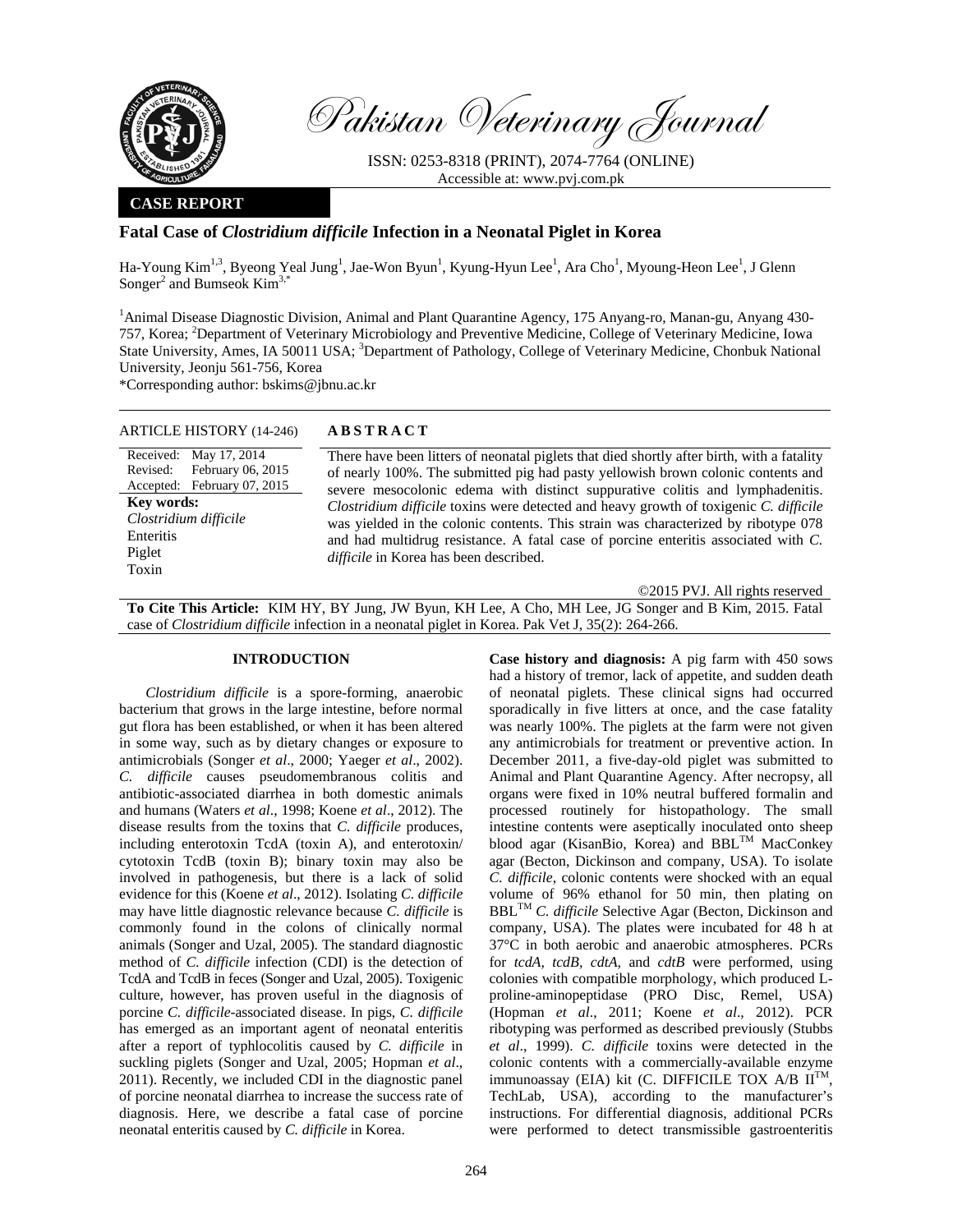Grossly, pasty yellowish brown colonic contents and marked edema of the mesocolon were observed (Fig. 1). The mesenteric lymph nodes were enlarged and the stomach was filled with a large amount of milk curd. Histopathologically, gram-positive bacilli were found in the colonic content in the lumen. Moderate to severe edema was observed in the mesocolon with infiltration of lymphocytes and neutrophils around the blood vessels (Fig. 2A). Furthermore, multifocal segmental erosions of mucosal epithelium and submucosal edema were observed in the colon (Fig. 2B). Suppurative inflammation was primarily observed in the upper part of lamina propria, with exfoliation of enterocytes (Fig. 2B; inset). In addition, few inflammatory cells infiltrated the cortex and medulla of the mesenteric lymph nodes. There were no remarkable lesions in the small intestine or other organs. *C. difficile* toxins were detected in the colonic contents analyzed by an EIA ( $OD_{450} = 0.247$ ). Bacterial culture of colonic contents yielded heavy growth of *C. difficile* only, which was identified by a ground-glass appearance of colonies, horse stable-like odor, and PRO Disc test. PCR revealed these to be toxigenic strains, with positive results for *tcdA, tcdB*, *cdtA*, and *cdtB*. In addition, an isolate was typed as ribotype 078 (RT078). No other aerobic or anaerobic pathogens were detected. PCR results were also negative for TGEV, PEDV, and rotavirus. A *C. difficile* isolate from this case was susceptible to ampicillin, vancomycin, and metronidazole. On the other hand, the isolate was also resistant to cefoxitin, ciprofloxacin, enrofloxacin, and erythromycin. Therefore, this isolate was multidrug resistant (quinolones, cephems, and macrolides). After treatment with susceptible antimicrobials such as ampicillin and intensive disinfection with sporicides, there was no more piglet loss in this farm.

#### **DISCUSSION**

*C. difficile* is an important pathogen of porcine neonatal enteritis throughout the swine-producing areas of some countries (Songer *et al*., 2000; Yaeger *et al*., 2002; Hopman *et al*., 2011). Previous reports indicate that uncomplicated CDI is involved in 34.1% of porcine neonatal enteritis, mixed infections developed in a further 20–25% and *C. difficile* toxin was detected in the colonic contents of 0-97% of the piglets (Yaeger *et al*., 2002). Authors' unpublished data also show that *C. difficile* was isolated from 73.9% of farms (n=23) and *C. difficile* toxins were detected from 47.8% of farms. Therefore, we assume that this disease may affect the Korean pig industry, and *C. difficile* should be included in the differential diagnosis of porcine neonatal enteritis. Here, we confirm porcine neonatal CDI with the pathology in the present study.

Typical CDI targets piglets of 1-7 days in age that present with a history of diarrhea shortly after birth



Fig. 1: Characteristic mesocolonic edema was observed in the spiral colon of a neonatal piglet with *C. difficile* infection.



**Figure 2:** Microscopic lesions of *C. difficile* infection in a neonatal piglet. (A) Mesocolon. Severe mesocolonic edema (asterisk) with infiltration of mononuclear and polymorphonuclear cells around the blood vessels (arrows). H&E. Scale bar = 200 µm; (B) Severe submucosal edema with infiltration of mononuclear cells. Note the focal suppurative inflammation in the colonic mucosa (arrow). H&E. Scale bar = 200  $\mu$ m. Inset: Higher magnification of the mucosal epithelium. Weak exfoliation of enterocytes, and neutrophil infiltration in the colonic lamina propria. H&E. Scale bar =  $50 \mu m$ .